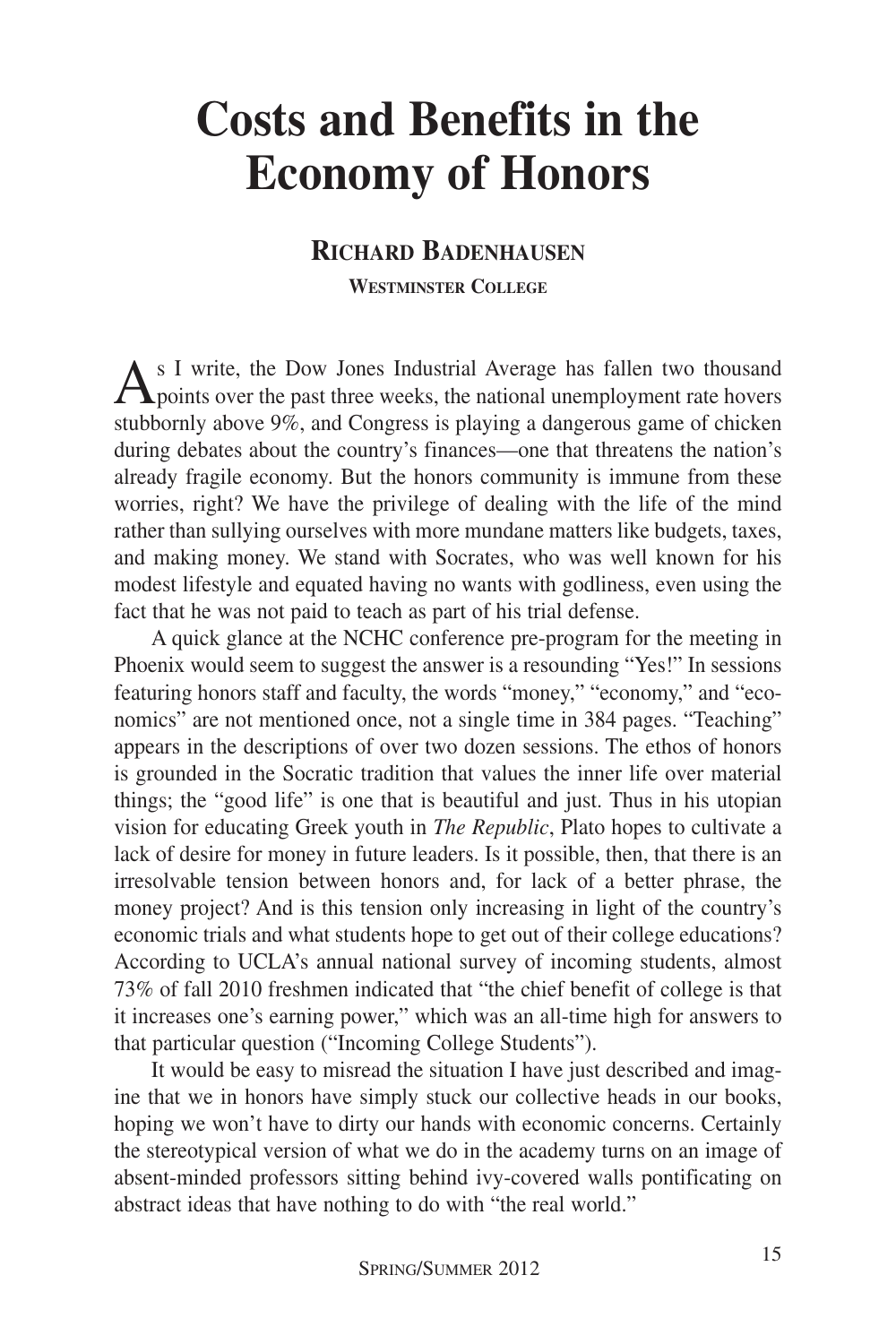However, to be in honors is to be engaged in many different economic arrangements and exchanges. All of us, for example, work in concert with our admissions offices while recruiting high-achieving students whose decisions often hinge on how much money the institution can offer in the form of discounts to tuition and financial aid. Honors programs that tie scholarships more directly to honors admission deal with an even more vexed question: do they love us for our innovative learning or for our money? Those of us who do not have faculty lines in honors must typically "buy" the services of colleagues in other departments or hire adjuncts to staff classes. In fact, we spend much of our time as honors administrators tracking numbers tied to financial considerations: protecting our budgets, cultivating donations, massaging the entering honors class to hit prearranged recruiting targets, keeping up FTEs, and watching endowment returns if we are lucky enough to benefit from such support.

Many industries use language to disguise the fact that the professional relationships within those fields are centered in economic transactions in which individuals pay for a service. Lawyers call their customers "clients," doctors call them "patients," and prostitutes use the term "John." As Catherine McDonald pointed out recently, "the words we use to describe those who use our services are, at one level, metaphors that indicate how we conceive them," and such representations are particularly tied up in questions about status (115). Academics are somewhat guilty of the same obfuscation in calling our customers "students." Yet what interests me more is why we engage in this practice. What would be at stake in being more up front about acknowledging that we are providing a beneficial service that has an established value, albeit a fluctuating one, in the marketplace? Might we be making ourselves more vulnerable in effacing the transactional nature of the educational project even as we complain about the corporatization of higher education?

For example, there may be tangible benefits for colleges and universities that foreground the economic aspects of higher education and ask faculty to take a more overt role in discussions about that side of institutional life. Martin Ringle, chief technology officer at Reed College, made this very argument at a 2011 conference of IT leaders. He suggested that liberal arts colleges have made a mistake in insulating faculty members from the business side of running institutions because it is harder to enact meaningful change when professors are not on board and because potentially unique solutions to these economic challenges could emerge from this group. Another CIO urged administrators and faculty to get together and discuss "in real concrete terms" the value of students' education (Kolowich). Of course, faculty involvement would also require most administrations to be much more transparent about their own priorities and spending patterns.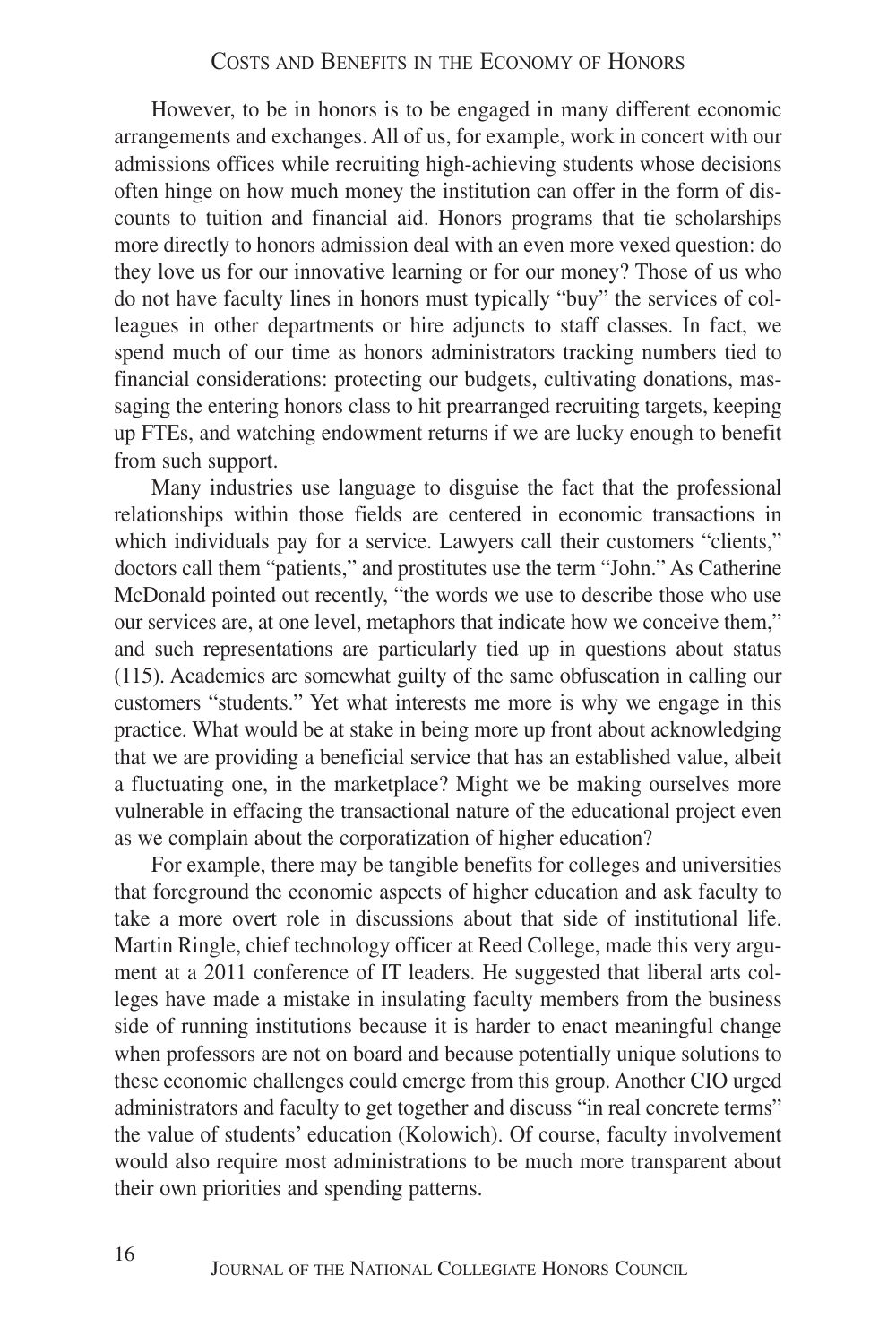I have found that, because of my own collaborations with my college's admissions office during the recruiting of honors students, I have a much deeper appreciation of the economy of honors education even though this is not knowledge that many of my fellow faculty members seem to share. Just the other day, a friend who has been at the college for over a decade expressed shock that we purchased names of prospective students in what are essentially highly involved and extended direct-marketing campaigns. I also find myself appreciating the honesty with which admissions officers discuss and label potential students as they move through the enrollment funnel, first as "prospects," then as "admits," then as "deposits," and finally "enrollees."

In some respects, it is both the best of times and worst of times in honors education. Some institutions, aware that the population of high-achieving students prepared to do honors-level work is a finite one, are pouring money into enhanced honors experiences like study abroad programs and fancy residential learning centers. They are also going after these students with generous scholarship packages, in some cases literally paying students to attend the institution. Donors are getting involved, too. In the case of the University of Arkansas Honors College, the civic-minded Walton family contributed over \$100 million to endow the college as a way of attracting talent to the state's flagship institution. Some of these efforts are driven by presidents and boards chasing higher rankings in outlets like *U.S. News & World Report*, and they see honors as a key piece of this enhancement puzzle; surely most honors directors play up this benefit during conversations about their budgets. Other institutions, pressured by declining state support for higher education and by families struggling to afford the costs of college during perilous financial situations, are cutting honors budgets, increasing class sizes, and even shuttering entire programs.

For colleges and universities that are able to increase honors funding, especially in the form of endowment support and scholarships, the landscape might appear rosy, but ancillary costs accrue to framing the educational experience primarily in economic terms. Kevin Knudson's recent cautionary tale in *The Chronicle of Higher Education*, which highlights the increasing sense of entitlement among students he recruits to the honors college at the University of Florida, makes perfect sense in an environment where all of us are chasing the same limited pool of high-achieving students with promises of benefits, advantages, and enhancements. Why wouldn't a parent request to see the layout of the honors residence, as Knudson notes, to "ensure that her son's room location was optimal"? We have enabled and encouraged such behavior in the way we discuss honors with potential students. I would argue that we are all better served by a recruiting process that emphasizes the distinctiveness of the *learning experience* in honors and that we should spend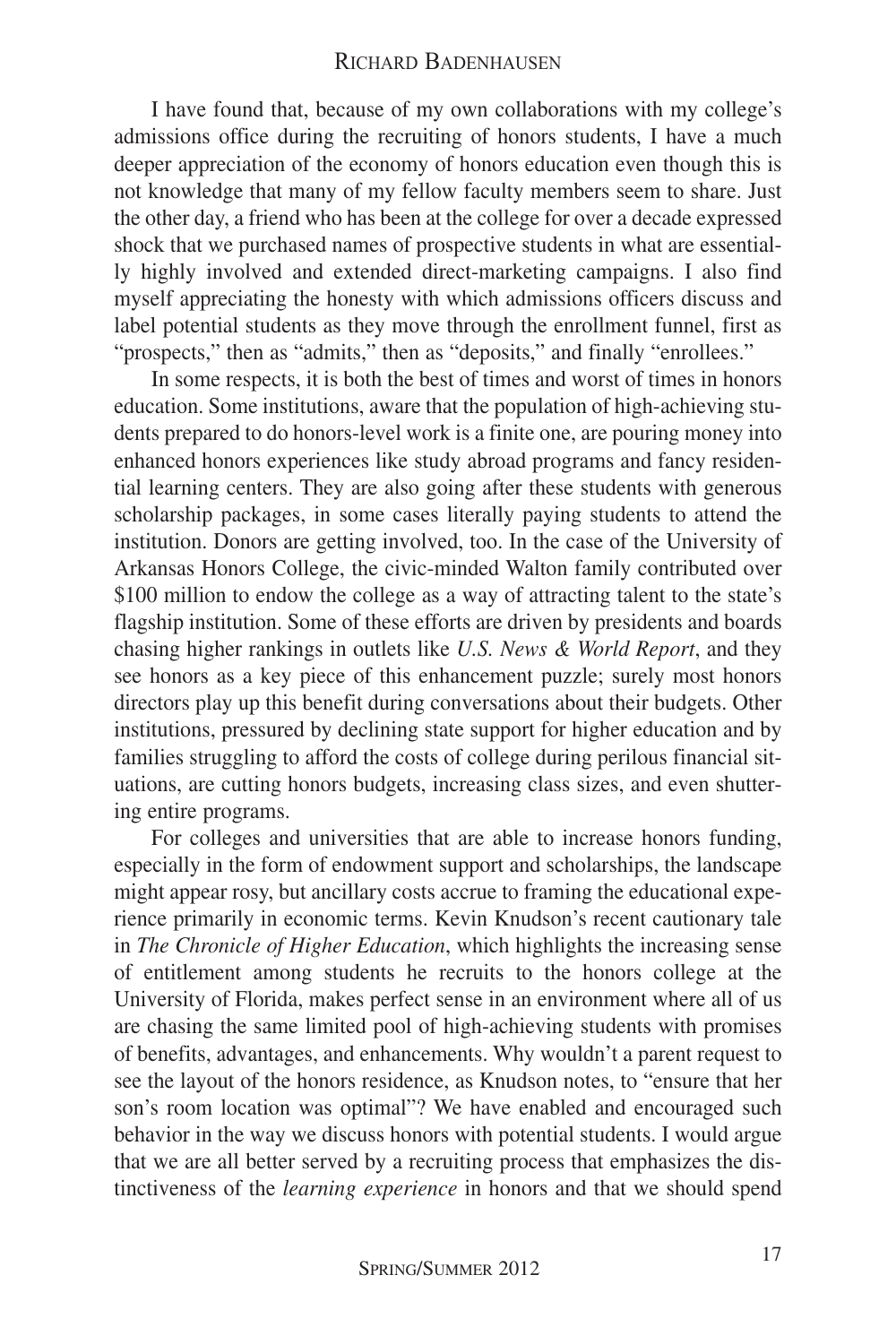most of our time educating families about the way honors classes are different rather than better. Of course, this strategy only works if honors faculty have thought intentionally about the unique features of honors pedagogy and if programs do not rely heavily on honors contracts or h-options. Finally, we should ask if the "haves" in the NCHC have a responsibility to the "havenots" that might take several forms: formulating a tiered NCHC dues structure based on a program's annual budget; scaling back on some of the more ornate and expensive features of the annual conference; or finding other creative ways of being as inclusive as possible as an organization. University presidents raised this very issue over the past summer as it applied to athletic programs, exploring ways to close the gap between the wealthiest and poorest programs through plans like revenue reallocation even though meaningful change is unlikely any time soon (Sander). Still, we might have something to learn from this group.

The escalating cost of a college education has a number of good and bad consequences although the effects are heavily weighted in the negative column. The primary benefit is that increased expenses have encouraged families to ask hard questions about the value of the education we are providing, therefore giving even greater momentum to the burgeoning assessment movement that privileges learning over teaching and outputs over inputs. While some faculty members still frame the educational project in terms of their interests, their ideas, and their research, I'd like to think that honors educators have been out in front of the crusade to make learning primarily about the student experience. On the other hand, this boon is slight in comparison to the harm wrought by skyrocketing tuition and fees, costs that are soberly chronicled by economists Robert Archibald and David Feldman in their new book *Why Does College Cost So Much*? In the past twenty-five years, the cost of a college education has risen at a rate well in excess of two times the rate of inflation while at the same time revenues are increasingly devoted to noninstructional areas (Archibald and Feldman 6–7). Andrew Hacker and Claudia Dreifus point out that "between 1976 and 2008, the ratio of college administrators to students basically doubled" (30). Such changes have created skepticism about higher education even though more women than men still see the value of college; according to a recent Pew Research Center study, 50% of female graduates gave the U.S. higher education system good or excellent marks while only 37% of male graduates were similarly satisfied (Wang and Palmer).

The money-squeeze has consequences for the honors classroom. Increasing pressures on college balance sheets potentially raise class sizes, thus striking at the heart of the interactive, discussion-based honors seminars. An increasing reliance on adjuncts potentially harms the honors student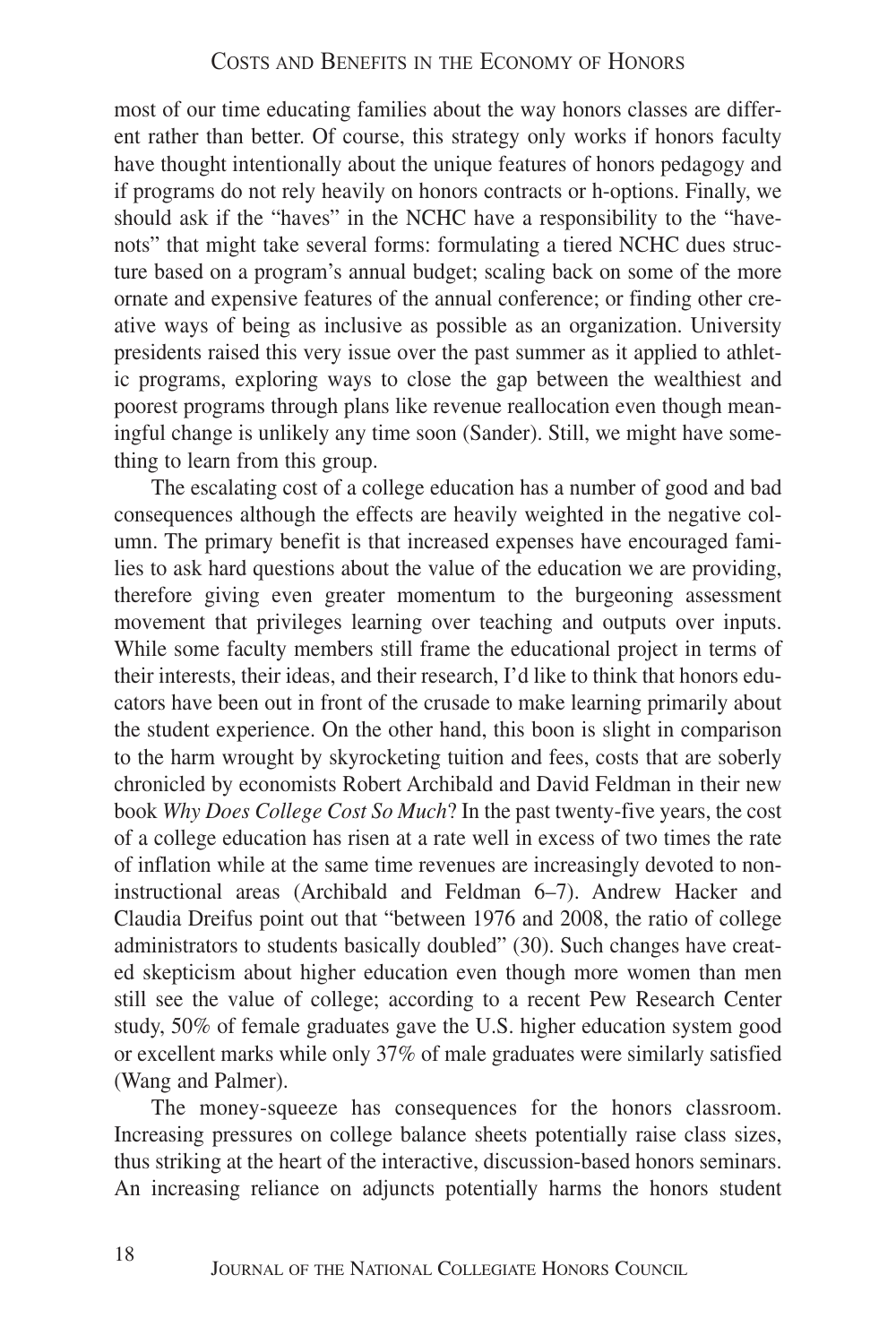experience; the close relationships between honors students and mentors are challenged by the increasing numbers of contingent faculty, who often have no permanent offices and have varied responsibilities on multiple campuses. By far the most insidious effect is restricted access to the honors classroom for low-income and first-generation students, or students from other underrepresented groups. Honors programs and colleges have a noble history of providing excellent educations for gifted students who might not be able to afford an expensive private education or whose families have experienced other hardships, which is why I am always depressed when honors programs get labeled as elitist. At my own institution, for example, I am proud of the fact that the members of last year's entering honors class had slightly greater financial need than the incoming freshman class as a whole while having an average ACT score about six points higher—an impressive statistic since it is well-documented that scores on standardized tests are closely correlated with family income.

I wish we could do a better job making these sorts of cases for honors education to audiences beyond our own listservs and publications. I also wonder if, as an organization, the NCHC could get out in front of some of the conversations about higher education and economics so that we are influencing the debate instead of reacting to decisions made by others. In some respects, we are trained as academics to be reactive: to refute arguments, find fault, and ask questions (*vide* Socrates). But the perils of becoming entrenched in reactive habits in today's rapidly changing economy are right in front of us, whether they take the form of the music industry's struggles to adapt to the digitalization of songs or network television's stumbling around amidst challenges from video games, cable television, computers, and Netflix. Both these examples reveal threats tied to the delivery of content, which just so happens to be one of the ways to describe the higher education business. Honors should thrive in this environment because it has often been about more than content, but we need to make that case clearly enough and to the right audiences, especially since we seem not to be talking about such issues even at our own meetings.

"Economy" comes from a Greek word that means, roughly, household management; the economy of honors places directors in the position of managers, a role that some of us do not want or feel trained for. Exacerbating that challenge is the fact that the "new normal" in higher education is to do more with less, even though this flies in the face of honors, which has always been about doing more with more: taking advantage of the motivation and talent of high-achieving students, asking them to challenge themselves in a supportive environment, and thus yielding benefits for the student, the class, and the institution.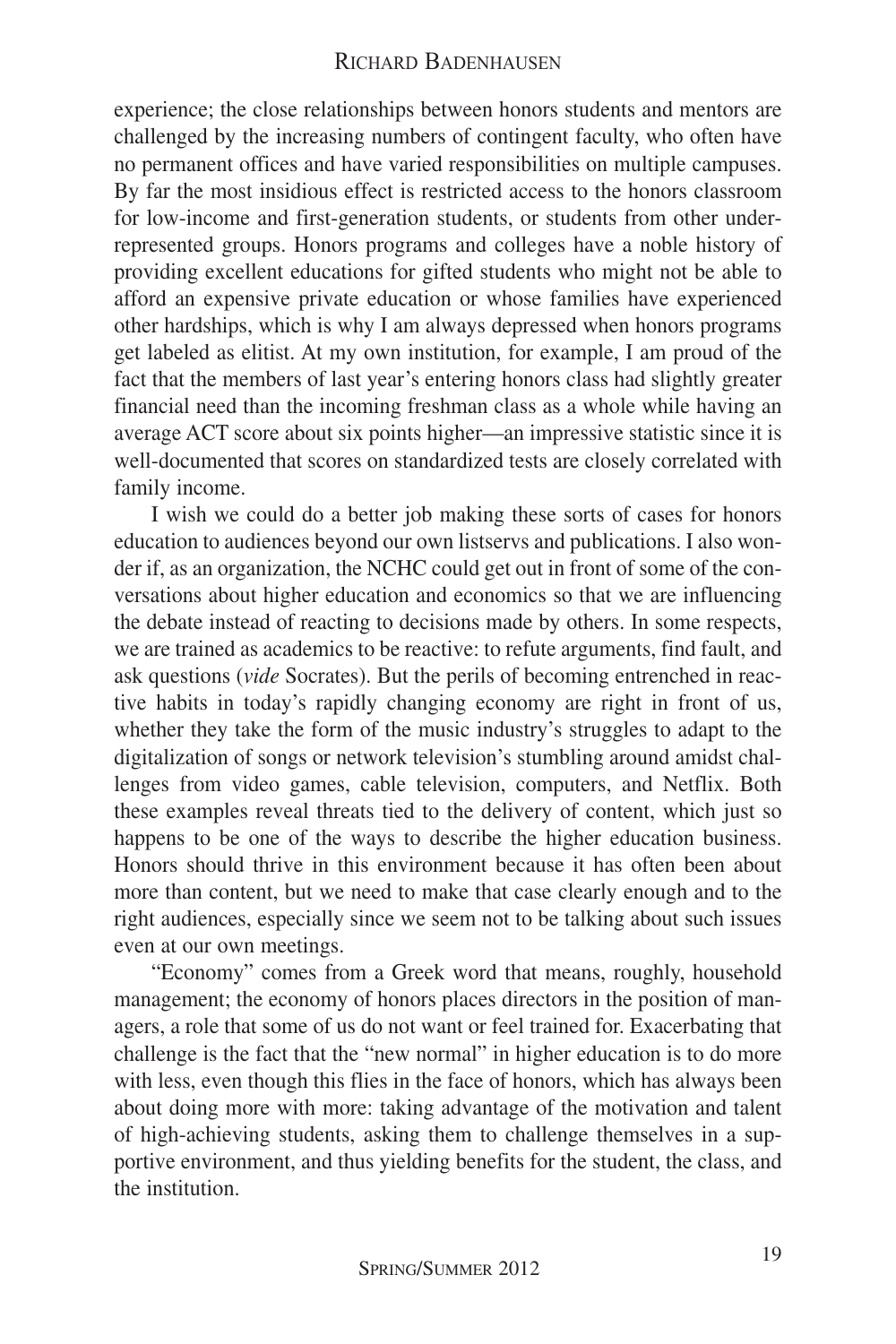Yet as honors directors and deans, we must have actual resources to manage. One of my most memorable early lessons as a young impressionable honors director occurred while listening to Ted Humphreys from the Barrett Honors College at Arizona State explain at a conference that senior administrators will take advantage of you if you let them, even "stripping the very skin off your back." (The passing of time may have made the trope more vivid in my imagination, but I don't think so.) Ted's point was that honors directors and deans can only do so much with limited resources, and, if those resources aren't forthcoming, we should not kill ourselves trying to turn water into wine. I actually took his good and fair advice at a previous institution where I resigned after four years of building an honors program because the administration would not step up and support us with more money. It was one of the best decisions I've made in twenty-five years in academia. At my current institution, I have been blessed by material and emotional support from my president, provost, and dean, assistance that has translated into a thriving, vibrant program.

Part of managing involves planning. Oklahoma State's Bob Spurrier always encourages colleagues to have a list of "wants" ready at hand, which is excellent advice because you never know when opportunities might present themselves. However, in these times of shrinking budgets, it helps perhaps to be even more aggressive—though not necessarily to the extent of David Mamet's salesmen in *Glengarry Glen Ross*, who are driven by the mantra "Always be closing" (72). With the added challenge of thick administrative chains of command, we have to be a bit bold and enterprising about pressing our case, which is not a habit typically cultivated in graduate school. Perhaps we should say, "Always be asking."

One of the well-kept secrets of academia, which took a while for me to unearth, is that funds are always available to do interesting (and uninteresting) things at colleges and universities. Money is always sloshing around in the institutional coffers. In fiscal year 2008, public and private four-year institutions took in over \$360 billion in revenue ("Finances of Colleges and Universities"). You just have to know whom and how to ask, which is especially important in honors programs since they can be seen as expensive by an institution's accountants: the tuition of our students is often deeply discounted, class sizes are often smaller, and costly supplemental experiences are the norm. Adding to the difficulty of campaigning for funds is the fact that we have no natural constituency of the sort that gives a critical mass of students to disciplinary departments. Most honors programs and colleges have few if any dedicated faculty, further isolating honors in the university hierarchy, and this is why it is so important to have direct access to the offices where such decisions get made, a reality acknowledged in NCHC's "Basic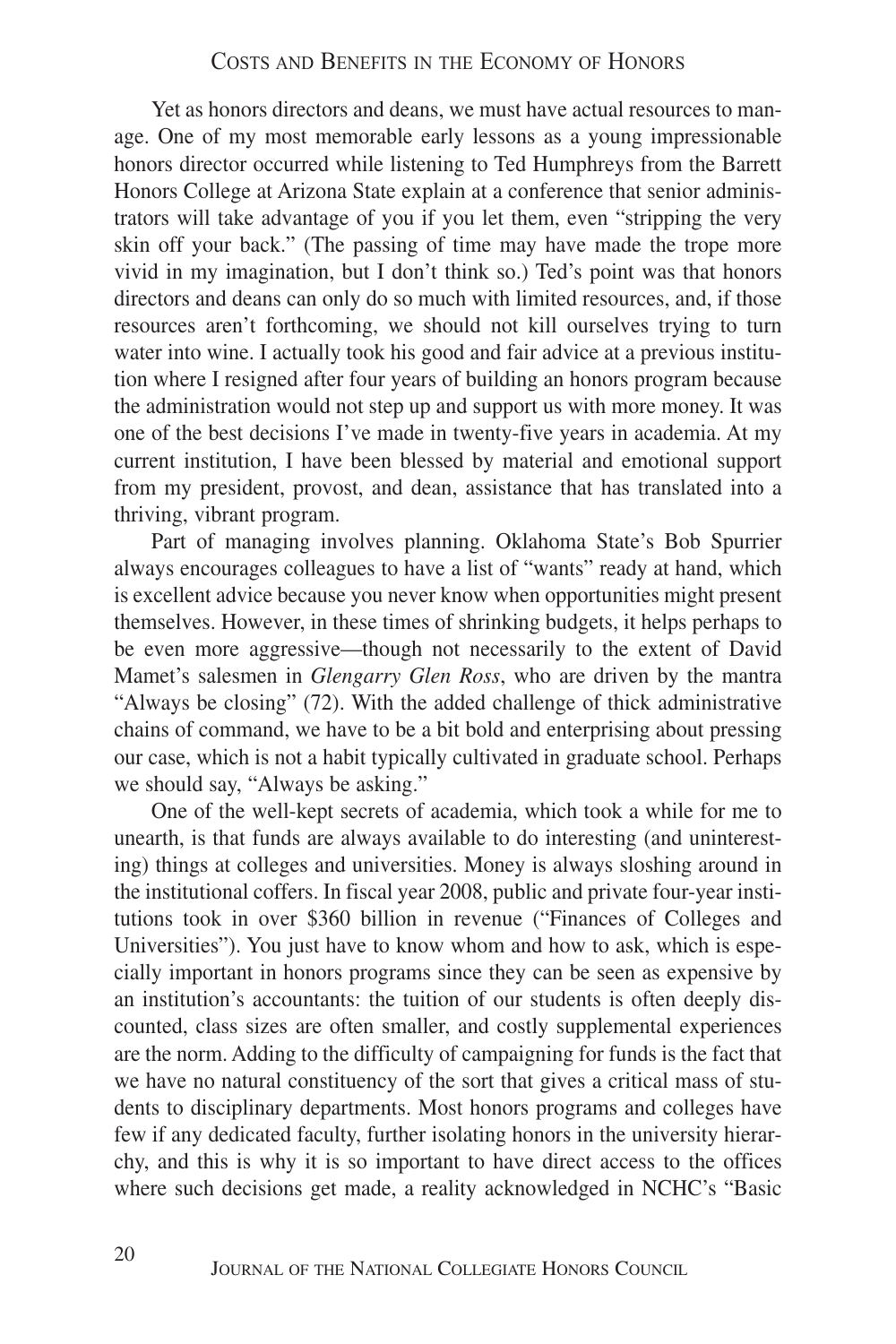Characteristics," which suggest that honors directors and deans report to the institution's chief academic officer. One way to protect an honors program's economy is to advocate for faculty lines since they lend stability to scheduling, provide allies in making the case for honors, and put a human face on potential budget cut-backs.

While we might not typically think about honors in economic terms, there are myriad benefits in doing so. Highlighting some of the economic advantages of honors to institutions might put programs on firmer footing in debates about funding while at the same time demonstrating to families that their valuable tuition dollars are being well-spent, especially if we are able to discuss honors in terms of distinctive learning experiences rather than entitlements. Engaging faculty more overtly in the economies of their universities might lead to more creative thinking about financial challenges, which can often result from collaborative approaches to problem solving. Foregrounding discussions about monetary matters in our own meetings and publications might help us better understand the challenges and opportunities that exist on the campuses of our colleagues and perhaps enable NCHC to speak with a firmer and more intentional voice during national debates about the economy of higher education.

We might easily get discouraged or resentful in the face of recent critiques of higher education that identify massive deficiencies in the learning experiences of today's college students (see, for instance Arum and Roksa). But if honors can play a part in helping students envision the learning project as something deeper and more meaningful than boosting their earning power, then we have created something of real value.

## **REFERENCES**

- Archibald, Robert B. and David H. Feldman. *Why Does College Cost So Much?* New York: Oxford UP, 2011. Print.
- Arum, Richard and Josipa Roksa. *Academically Adrift: Limited Learning on College Campuses*. Chicago: U of Chicago P, 2011. Print.
- "Finances of Colleges and Universities." *The Chronicle of Higher Education* (Almanac Issue 2010–11) 27 August 2010: 8. Print.
- Hacker, Andrew and Claudia Dreifus. *Higher Education? How Colleges are Wasting Our Money and Failing Our Kids—and What We Can Do About It*. New York: St. Martin's P, 2011. Print.
- "Incoming College Students Rate Emotional Health at Record Low, Annual Survey Finds." *Higher Education Research Institute*. Web. 6 August 2011. <http://www.heri.ucla.edu/pr-display.php?prQry=55>
- Knudson, Kevin. "'Honors' Should Mean a Challenge, Not an Upgrade to First Class." *The Chronicle of Higher Education* 14 July 2011. Web. 3 August 2011.